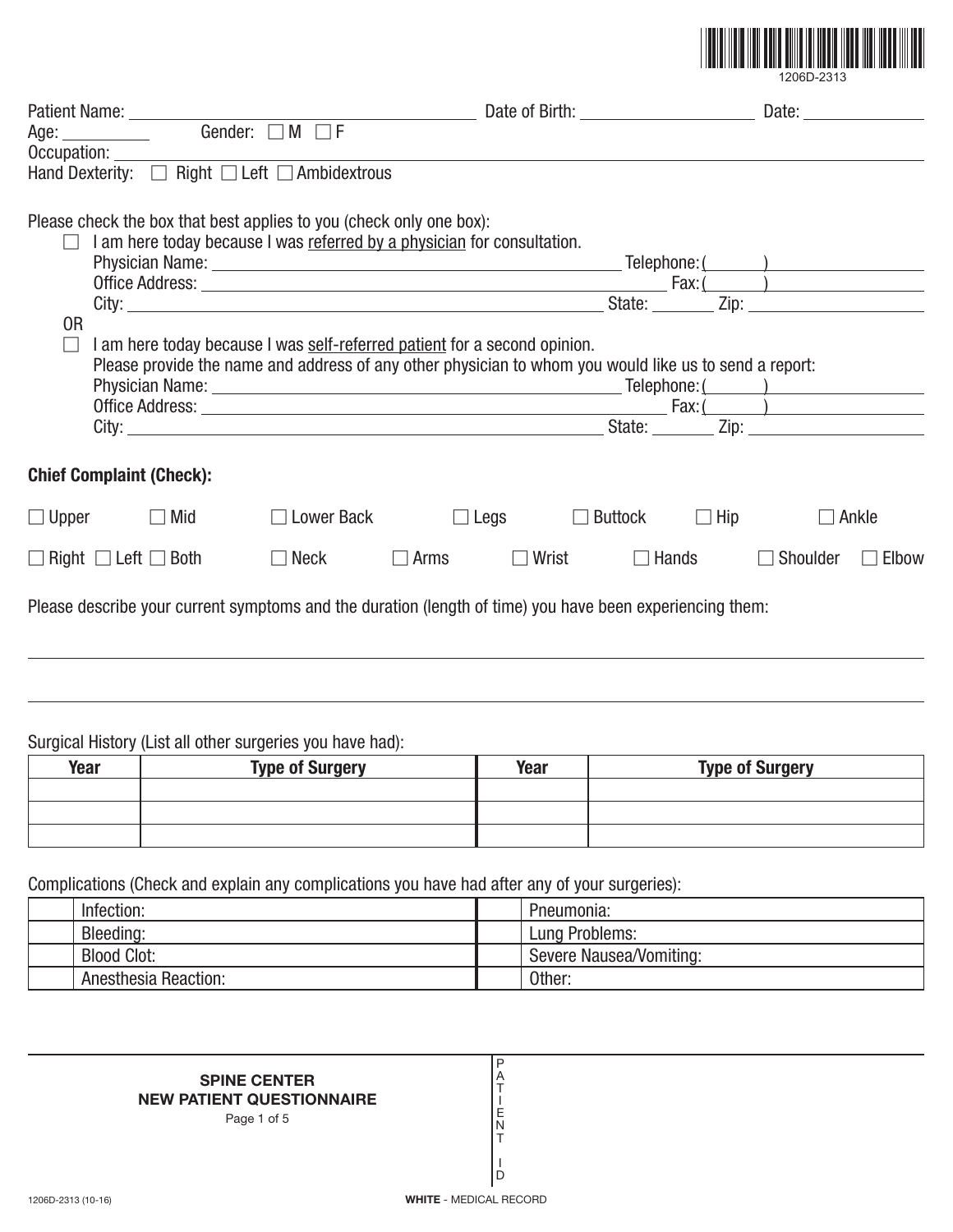# **Mark the areas on your body where you feel the described sensations. Use the appropriate symbol to indicate all affected areas.**

PINS & NEEDLES 000000 BURNING XXXXXX STABBING //////

|                                                                                                                                                                                                               |                                                                                                       | W                                                                                                                                                                                                                              |  |  |  |
|---------------------------------------------------------------------------------------------------------------------------------------------------------------------------------------------------------------|-------------------------------------------------------------------------------------------------------|--------------------------------------------------------------------------------------------------------------------------------------------------------------------------------------------------------------------------------|--|--|--|
| <b>Motor Vehicle Accident?</b><br><b>Work Related?</b><br><b>LEGAL Actions pending?</b><br>Are you working now?                                                                                               | $\Box$ No<br>$\square$ Yes<br>$\Box$ Yes<br>$\Box$ No<br>$\Box$ Yes $\Box$ No<br>$\Box$ Yes $\Box$ No | Last Day Worked: University of the University of the University of the University of the University of the University of the University of the University of the University of the University of the University of the Univers |  |  |  |
| What is your <b>pain level</b> on a scale from 0 to 10 ( $0 = \text{NO}$ Pain, 10 = Worst Pain Imaginable)? $\frac{1}{2}$<br>How far are you able to walk without your symptoms causing you to stop and rest? |                                                                                                       |                                                                                                                                                                                                                                |  |  |  |
| Do you use any devices to help with walking?<br>$\Box$ Cane $\Box$ Walker $\Box$ Wheelchair $\Box$ Motorized Scooter                                                                                          |                                                                                                       |                                                                                                                                                                                                                                |  |  |  |
|                                                                                                                                                                                                               |                                                                                                       | <b>Aggravating Factors:</b> $\square$ Lifting $\square$ Coughing $\square$ Sneezing $\square$ Standing $\square$ Walking $\square$ Sitting $\square$ Climbing Stairs                                                           |  |  |  |
| The pain is described as:                                                                                                                                                                                     | $\Box$                                                                                                | Constant $\Box$ Intermittent $\Box$ Unchanged $\Box$ Worse $\Box$ Better                                                                                                                                                       |  |  |  |

| Describe your pain: |  | $□$ Burning $□$ Sharp-shooting $□$ Tingling $□$ Numbness $□$ Pinprick $□$ Stabbing |  |  |  |
|---------------------|--|------------------------------------------------------------------------------------|--|--|--|
|                     |  |                                                                                    |  |  |  |

**SPINE CENTER NEW PATIENT QUESTIONNAIRE** Page 2 of 5

P A T I E N T I D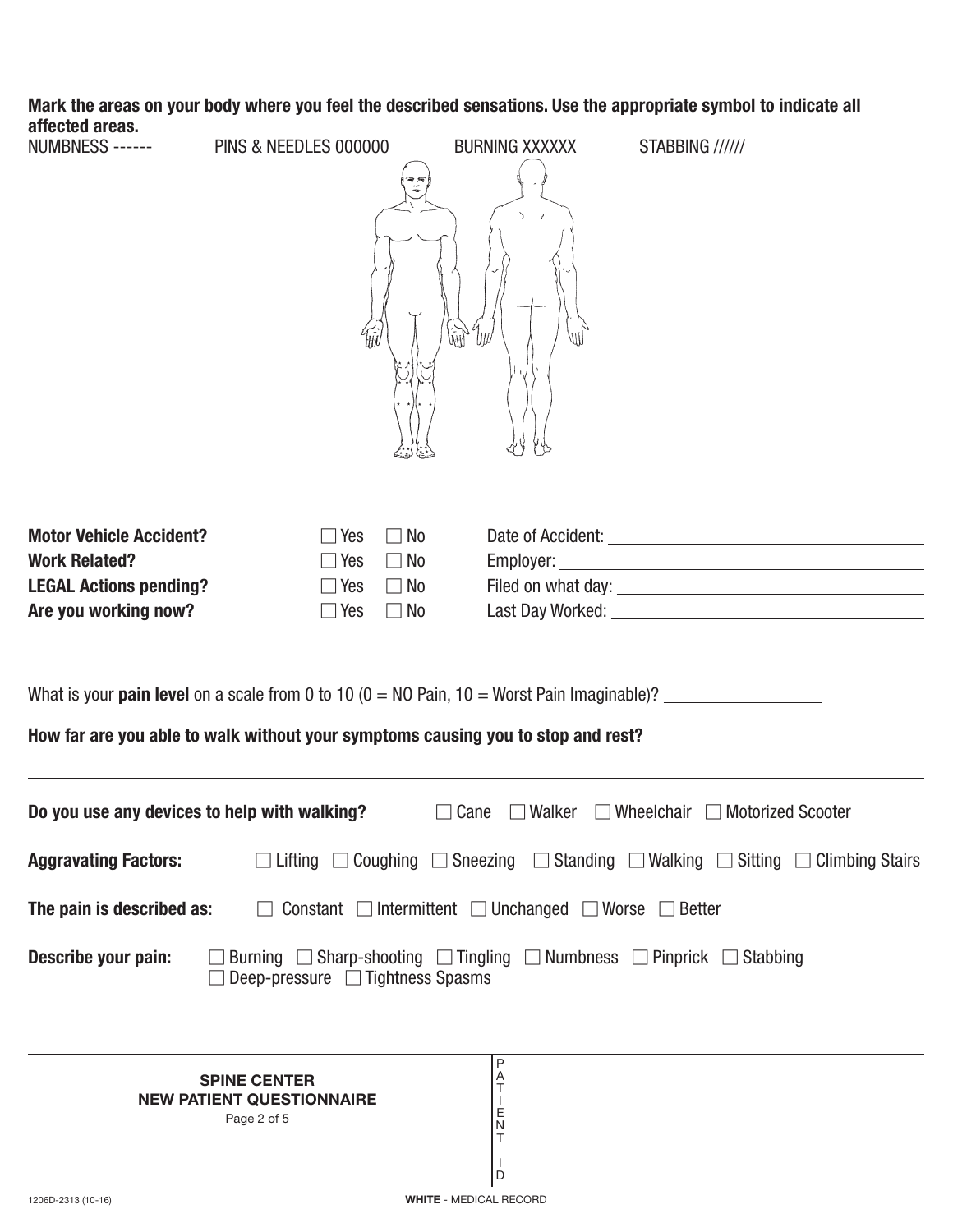| <b>Treatment &amp; Evaluations:</b> $\Box$ MRI $\Box$ X-Ray $\Box$ CT $\Box$ EMG $\Box$ Bone Scan $\Box$ Blood/Laboratory $\Box$ Epidurals                                                                                     |                                                                                                                                                                                                 |             |                  |  |  |  |
|--------------------------------------------------------------------------------------------------------------------------------------------------------------------------------------------------------------------------------|-------------------------------------------------------------------------------------------------------------------------------------------------------------------------------------------------|-------------|------------------|--|--|--|
| Have you tried any of the following treatments for pain?                                                                                                                                                                       |                                                                                                                                                                                                 |             |                  |  |  |  |
| $\Box$ TENS $\Box$ Heating Pad $\Box$ Ice $\Box$ Exercise $\Box$ Inversion Table $\Box$ Surgery $\Box$ Medications $\Box$ Acupuncture $\Box$ Chiropractor                                                                      |                                                                                                                                                                                                 |             |                  |  |  |  |
|                                                                                                                                                                                                                                | □ Physical Therapy (PT) If yes, how many PT sessions have you had in the last year? ______________. When was your last<br>session? _________. Did the PT session help you? $\Box$ Yes $\Box$ No |             |                  |  |  |  |
| □ Injections/Epidurals If yes, how many Injections/Epidurals have you had in the last year? _____________. When was your last<br>Injections/Epidurals? __________. Did the Injections/Epidurals help you? $\Box$ Yes $\Box$ No |                                                                                                                                                                                                 |             |                  |  |  |  |
|                                                                                                                                                                                                                                |                                                                                                                                                                                                 |             |                  |  |  |  |
|                                                                                                                                                                                                                                |                                                                                                                                                                                                 |             |                  |  |  |  |
|                                                                                                                                                                                                                                |                                                                                                                                                                                                 |             |                  |  |  |  |
|                                                                                                                                                                                                                                |                                                                                                                                                                                                 |             |                  |  |  |  |
| Have you had any problems with balance? $\Box$ No $\Box$ Yes                                                                                                                                                                   |                                                                                                                                                                                                 |             |                  |  |  |  |
| List all Medications you take regularly (include non-prescription meds): $\Box$ See Attached List                                                                                                                              |                                                                                                                                                                                                 |             |                  |  |  |  |
| <b>Name &amp; Dose</b>                                                                                                                                                                                                         | <b>How Often</b>                                                                                                                                                                                | Name & Dose | <b>How Often</b> |  |  |  |
|                                                                                                                                                                                                                                |                                                                                                                                                                                                 |             |                  |  |  |  |

| . The concentration of the full continuous distribution of the following $\alpha$ |  |  |
|-----------------------------------------------------------------------------------|--|--|

Have you taken any of the following medications in the past year?

| $\Box$ Pain Medications $\Box$ Nerve Medications $\Box$ Steroid $\Box$ NSAIDs (i.e., ibuprofen, Celebrex, Naprosyn) |  |  |  |  |  |
|---------------------------------------------------------------------------------------------------------------------|--|--|--|--|--|
|---------------------------------------------------------------------------------------------------------------------|--|--|--|--|--|

If you checked one or more boxes, were these medications effective for you?  $\Box$  Yes  $\Box$  No

Allergies:  $\Box$  No  $\Box$ If yes, please list medication and reaction to it below:

| <b>Medication</b> | <b>Reaction</b> | <b>Medication</b> | <b>Reaction</b> |
|-------------------|-----------------|-------------------|-----------------|
|                   |                 |                   |                 |
|                   |                 |                   |                 |
|                   |                 |                   |                 |

P A T I E N T I D

### **SPINE CENTER NEW PATIENT QUESTIONNAIRE**

Page 3 of 5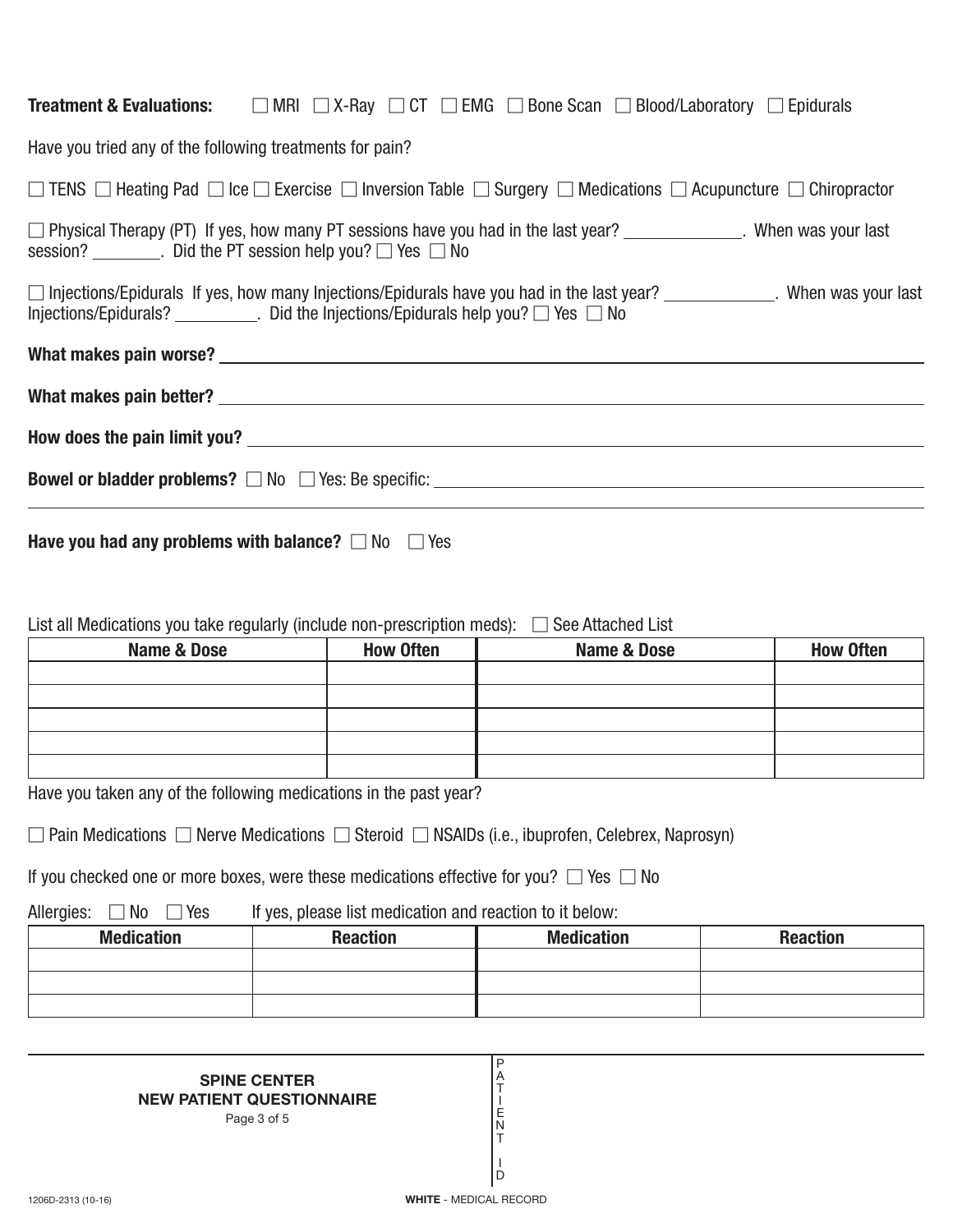## **Social History:**

Do you drink alcohol?  $\Box$  No  $\Box$  Yes If yes, what is the average of drinks per week:

Do you smoke? - No - Yes If yes, how many packs/day: For how long:

Previous history  $\square$  No  $\square$  Yes If yes, for how many years:

Do you use drugs recreationally?  $\square$  No  $\square$  Yes If yes, what substance and how frequently:

**Review of Symptoms:** (Check any recent/current problems, check symptoms or write in other):

| N | Y | <b>System</b>                | <b>Symptoms/Problems</b>                                                                                                                                                                     | <b>Other</b> |
|---|---|------------------------------|----------------------------------------------------------------------------------------------------------------------------------------------------------------------------------------------|--------------|
|   |   | General/Constitutional       | $\Box$ Fever, $\Box$ Unexplained Weight Loss/Gain, $\Box$ Weakness,<br>Nausea, $\Box$ Vomiting                                                                                               |              |
|   |   | Eyes/Vision                  | Glasses/Contacts, $\Box$ Blurred, $\Box$ Double, $\Box$ Dry Eyes,<br>Visual Loss, $\Box$ Color Blindness, $\Box$ Glaucoma                                                                    |              |
|   |   | Ears, Nose, Throat,<br>Mouth | Vertigo, $\Box$ Sinusitis, $\Box$ Hoarseness,<br>$\Box$<br>Loss of Hearing, $\Box$ Post Nasal Drip                                                                                           |              |
|   |   | Cardiovascular               | Chest Pain, $\Box$ Murmurs, $\Box$ Palpitations,<br>Irregular Rhythm, □ Arrhythmia                                                                                                           |              |
|   |   | Respiratory                  | Short of Breath, $\Box$ Asthma, $\Box$ Cough, $\Box$ Wheezing,<br>Pneumonia, □ Tuberculosis                                                                                                  |              |
|   |   | <b>Digestive Tract</b>       | Diarrhea, $\Box$ Constipation, $\Box$ Ulcers, $\Box$ GERD,<br>Pain, $\Box$ Appetite Change, $\Box$ Jaundice, $\Box$ Hemorrhoids,<br><b>Irritable Bowels</b>                                  |              |
|   |   | Kidney/Urinary               | Stones, $\Box$ Burning, $\Box$ Itching, $\Box$ Blood in Urine,<br>Painful Urination, □ Impotence                                                                                             |              |
|   |   | Skin/Breast                  | Rash, Lump, $\Box$ Itching, $\Box$ Hair or Nails Change,<br>Easy Bruising/Bleeding                                                                                                           |              |
|   |   | Endocrine                    | Excess Thirst, □ Decreased Energy, □ Diabetes,<br>Abnormal Growth, □ Goiter, □ Heat/Cold Intolerance                                                                                         |              |
|   |   | Neurologic                   | Balance, $\Box$ Numbness/Tingling, $\Box$ Seizure, $\Box$ Tremor,<br>Headaches, $\Box$ Paralysis                                                                                             |              |
|   |   | Psychiatric                  | Depressions, □ Anxiety, □ Sleep Disorder,<br>Hallucinations, $\Box$ Nervous Breakdown, $\Box$ Unhappy                                                                                        |              |
|   |   | Hematologic/<br>Lymphatic    | Blood Clots, □ Bleeding Problems, □ Easy Bruising,<br>$\Box$ Transfusion, $\Box$ Enlargement Lymph Node, $\Box$ Pain,<br>Swelling, $\Box$ Varicosities, $\Box$ Anemia, $\Box$ Blood Thinners |              |
|   |   | Musculoskeletal              | Fracture, $\Box$ Arthritis, $\Box$ Motion Loss,<br>Cramps/Spasms, □ Dislocation, □ Muscle Weakness                                                                                           |              |
|   |   | Allergic/Immunologic         | Dermatitis, $\Box$ Hay Fever, $\Box$ Migraine,<br>Sensitivity to Pollen                                                                                                                      |              |

#### **SPINE CENTER NEW PATIENT QUESTIONNAIRE**

Page 4 of 5

P A T I E N T I  $\overline{D}$